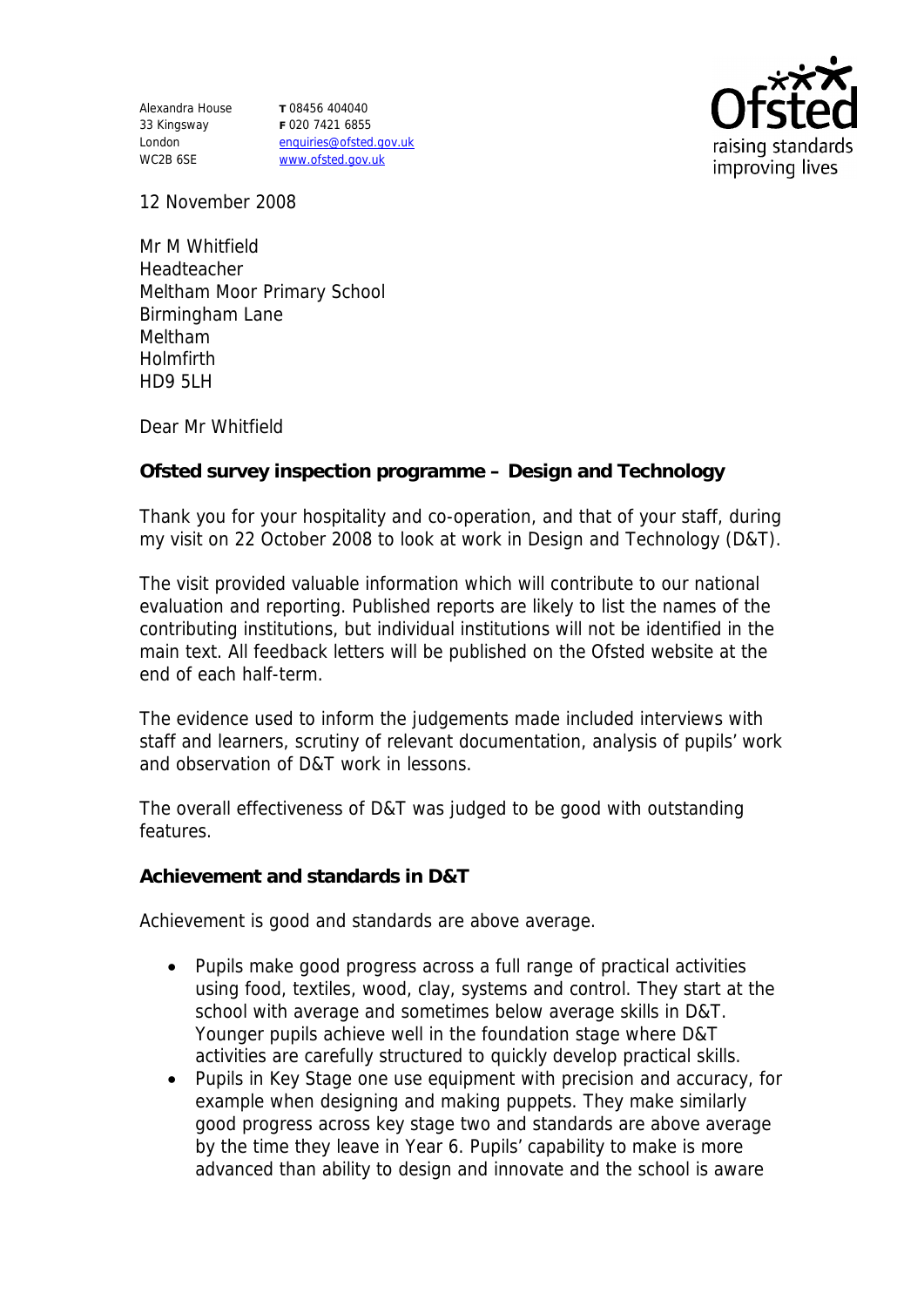this is an area to develop in order to maintain the momentum of improvement in the subject.

**Quality of teaching and learning of D&T**

The quality of teaching and learning in D&T is good with outstanding features.

- D&T teaching is lively, creative and teachers are enthusiastic supporters of the subject. The level of challenge provided by teachers is well matched to pupils' needs and interests. Subject knowledge of staff is very good and quality materials are used well when designing and making.
- The quality of teaching and learning is consistently good across the year groups and high quality school planning makes sure D&T continues to improve. An outstanding feature is the excellent level of individual support from staff and adult helpers who work closely as a team to deliver the subject.

**Quality of the D&T curriculum** 

The quality of the curriculum is good.

- There is a good range of D&T activities to hold pupils interest, for example designing and making puppets in Year 2, torches in Year 4, and adventure playgrounds in Year 6.
- Programmes use qualifications and curriculum authority (QCA) units and other resources to meet pupils' needs well. There is a good range of tools, components, and equipment available for pupils to use.
- The coverage and reinforcement of technical vocabulary and subject knowledge across the year groups is a strength. The involvement of parents and carers in D&T work is very good.

**Leadership and management of D&T**

Leadership and management of the subject are good with outstanding features.

The school monitors the performance of the subject and there is a substantial track record of accurate D&T self evaluation which is an outstanding feature. Plans for future development and improvement are clear and realistic.

The nature and purpose of D&T is well understood by staff. A strong team ethos supports learning in D&T and staff translate the purpose of D&T education and practice very well.